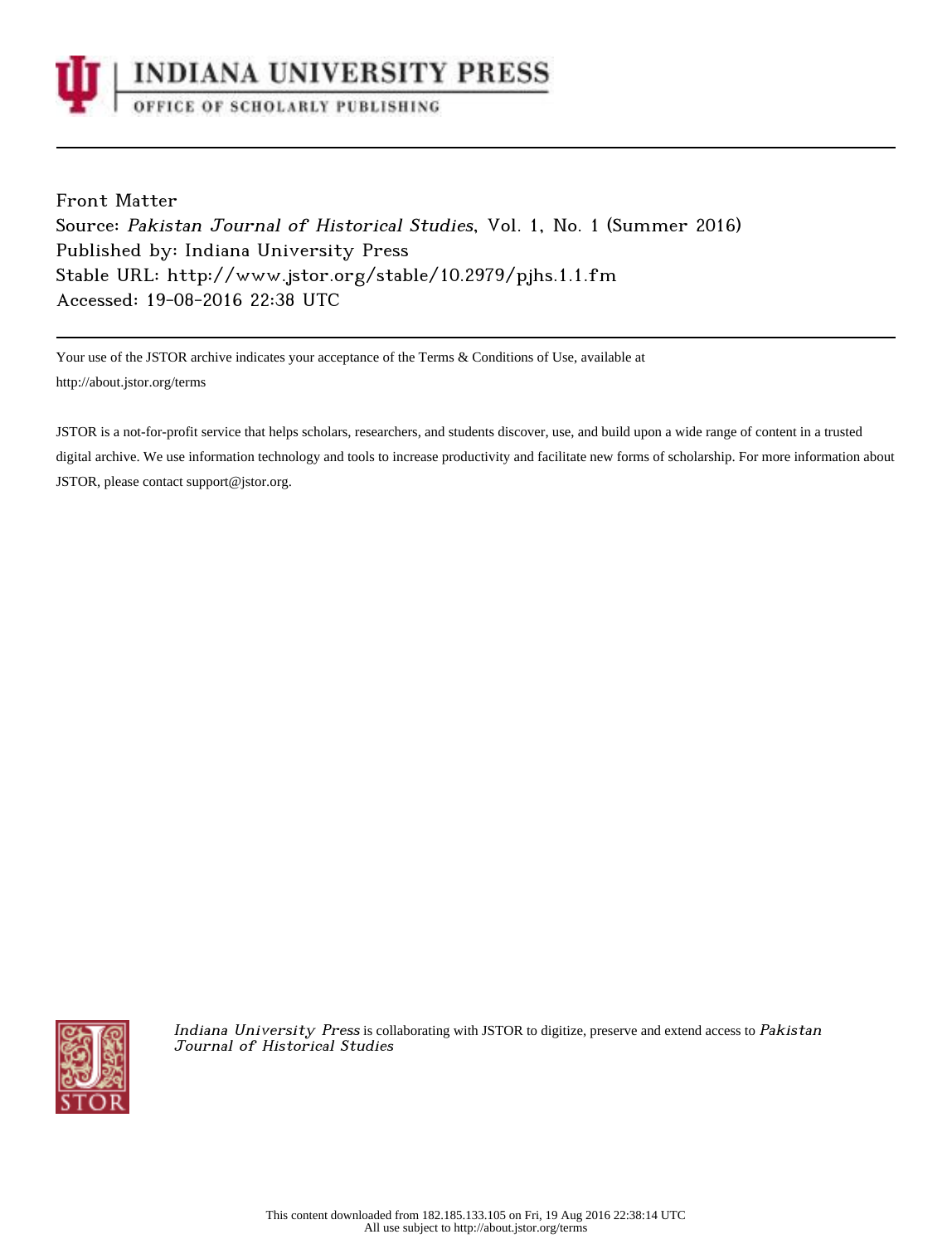

Volume 1, Number 1 • Summer 2016 *Emotions and Marginalised Communities*

This content downloaded from 182.185.133.105 on Fri, 19 Aug 2016 22:38:14 UTC All use subject to http://about.jstor.org/terms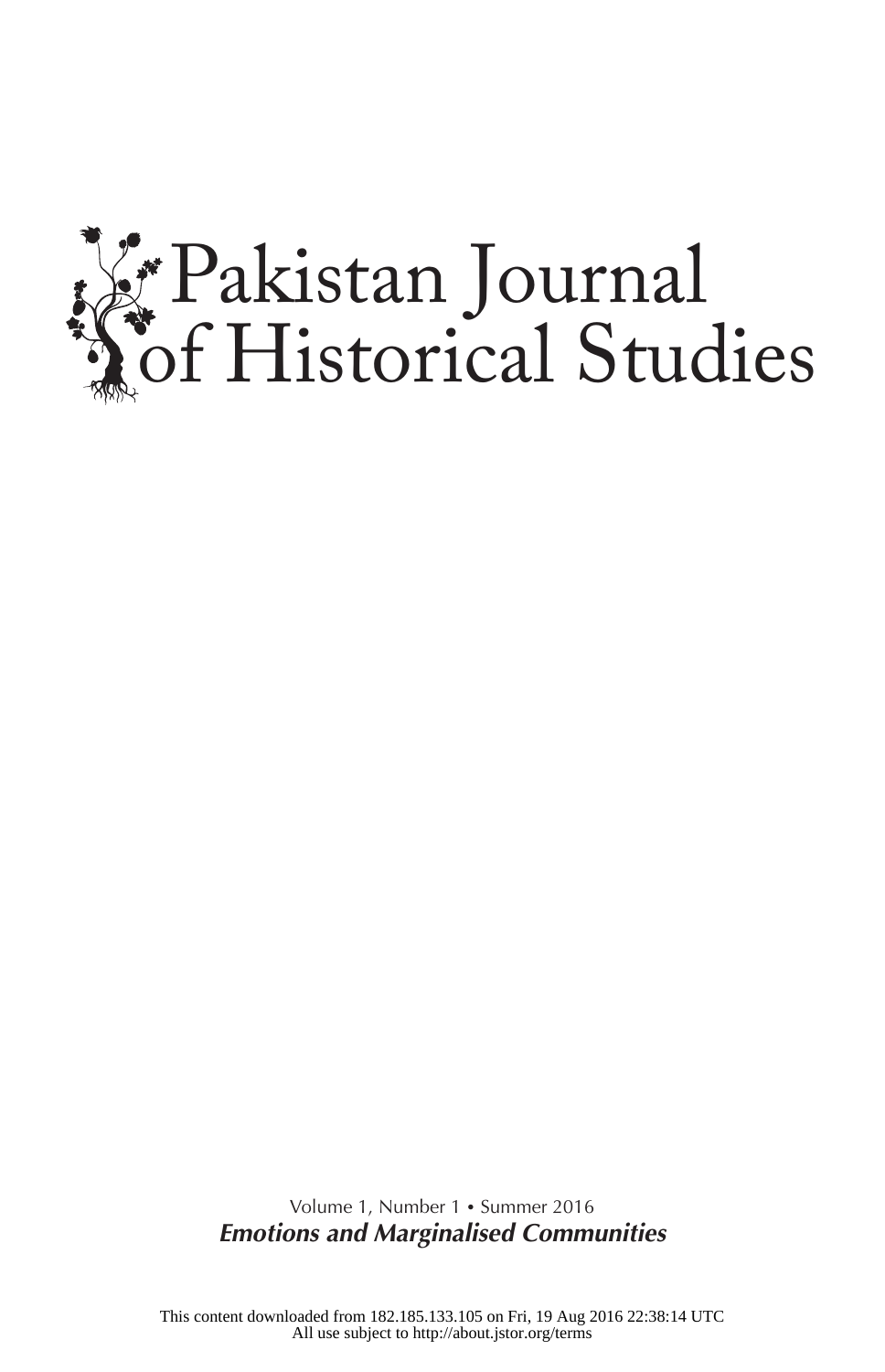The Pakistan Journal of Historical Studies (ISSN 2412-611X, e-ISSN 2470-8518) is published semiannually by Indiana University Press. **POSTMASTER**: Send address changes to Journals and Electronic Publishing, Indiana University Press, Office of Scholarly Publishing, Herman B Wells Library 350, 1320 E. 10th St., Bloomington, IN 47405-3907. The views expressed in this publication are solely those of the authors.

Manuscripts intended for publication should be submitted via the journal's online submissions portal at https://scholarworks.iu.edu/iupjournals/index.php/pjhs/. The journal's style guide and submission guidelines are available on the site.

#### **SUBSCRIPTION RATES**

Individuals: \$40.00 (print), \$38.00 (electronic), \$44.00 (print & electronic) Institutions: \$100.00 (print), \$90.00 (electronic), \$133.00 (print & electronic) Foreign postage: \$10.50 (surface), \$18.00 (airmail)

#### **ORDERING INFORMATION**

Order subscriptions or single issues online from JSTOR at http://www.jstor.org/r/iupress or call 1-888-388-3574 (individuals) or 1-877-786-7575 (institutions). Print single issues, back issues, and bulk orders may be ordered directly from Indiana University Press by phone at 1-800-842-6796/ 1-812-855-8817; by fax at 1-812-855-7931; or by email at iuporder@indiana.edu. Notice of nonreceipt of a print issue must be received within four weeks after the receipt of the subsequent print issue. Please notify Indiana University Press of any change of postal or email address. Print issues missed because of outdated addresses will not be replaced free of charge.

#### **ADVERTISING**

For information about print and online advertising, please visit http://www.iupress.indiana.edu /journals-advertise.

#### **PERMISSIONS**

No part of this publication may be reproduced, stored in a retrieval system, transmitted, or distributed, in any form, by any means electronic, mechanical, photographic, or otherwise, without the prior permission of Indiana University Press. For information about classroom use, institutional deposit, and republication, please visit http://iupress.indiana.edu/rights.

Cover design: Michelle Sybert Cover painting: Dr. Ajaz Anwar, painting no. 55, *Railway Road 1* (Collection: Izzet Majeed)

GST No. R126496330

Copyright © 2016 *Khaldunia Centre for Historical Research*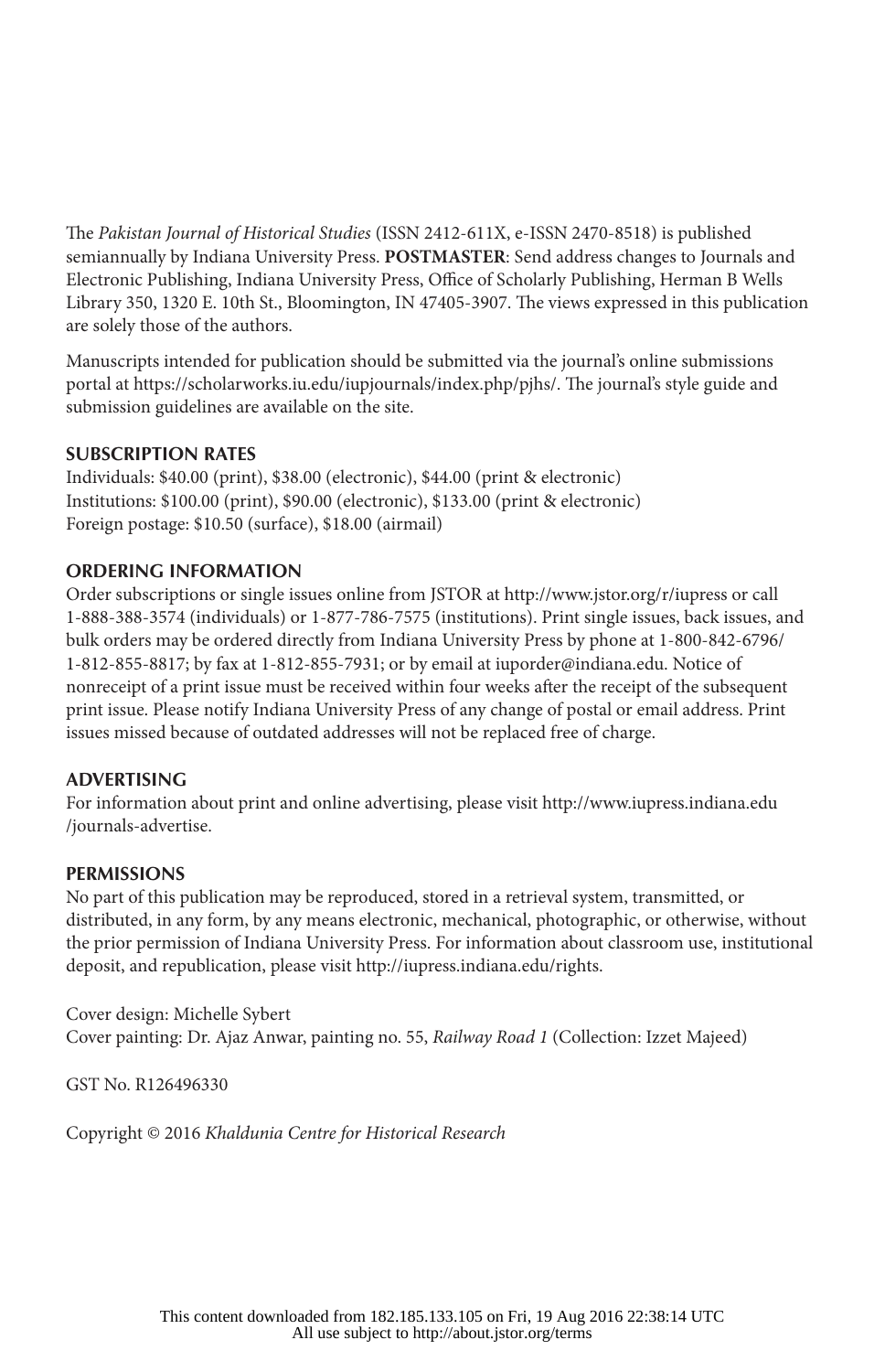

#### **EDITOR**

Tahir Kamran, Government College University, Lahore

#### **ASSOCIATE EDITORS**

Hussain Ahmad Khan, Government College University, Lahore Khuram Hussain, Hobart and William Smith Colleges, New York Tahir Jamil, Government College University, Lahore

#### **BOOK REVIEW EDITOR**

Umber bin Ibad, Forman Christian College, Lahore

#### **COPY-EDITOR**

Samina Choonara, Khaldunia Centre for Historical Research, Lahore

#### **EDITORIAL ADVISORY BOARD**

A.Azfar Moin, University of Texas at Austin, USA Annamaria Motrescu-Mayes, University of Cambridge, UK David Armitage, Harvard University, USA David Gilmartin, North Carolina State University, USA Francis Robinson, Royal Holloway College, University of London, UK Humeira Iqtidar, King's College London, UK Javed Majeed, King's College London, UK Manan Ahmed, Columbia University, USA Maurizio Peleggi, National University of Singapore, Singapore Meera Ashar, Australian National University, Australia Richard Eaton, University of Arizona, USA Rohit De, Yale University, USA Samer Akkach, University of Adelaide, Australia Sarah Ansari, Royal Holloway College, University of London, UK Slavoj Zizek, University of Ljubljana, Slovenia Sujit Sivasundaram, University of Cambridge, UK Sunil Amrith, Harvard University, USA Tania Roy, National University of Singapore, Singapore Thomas David DuBois, Australian National University, Australia William Chittick, State University of New York at Stony Brook, USA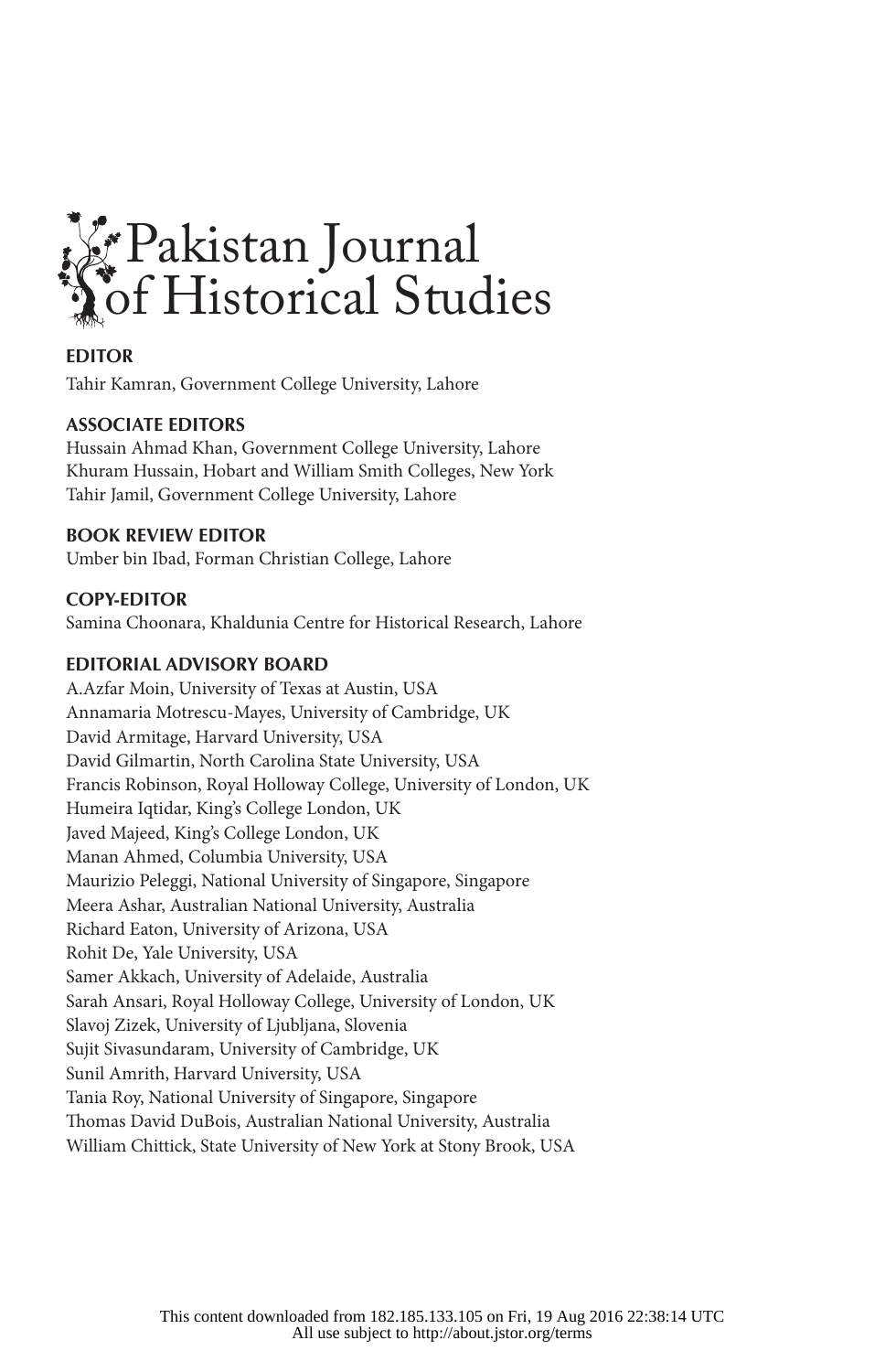This content downloaded from 182.185.133.105 on Fri, 19 Aug 2016 22:38:14 UTC All use subject to http://about.jstor.org/terms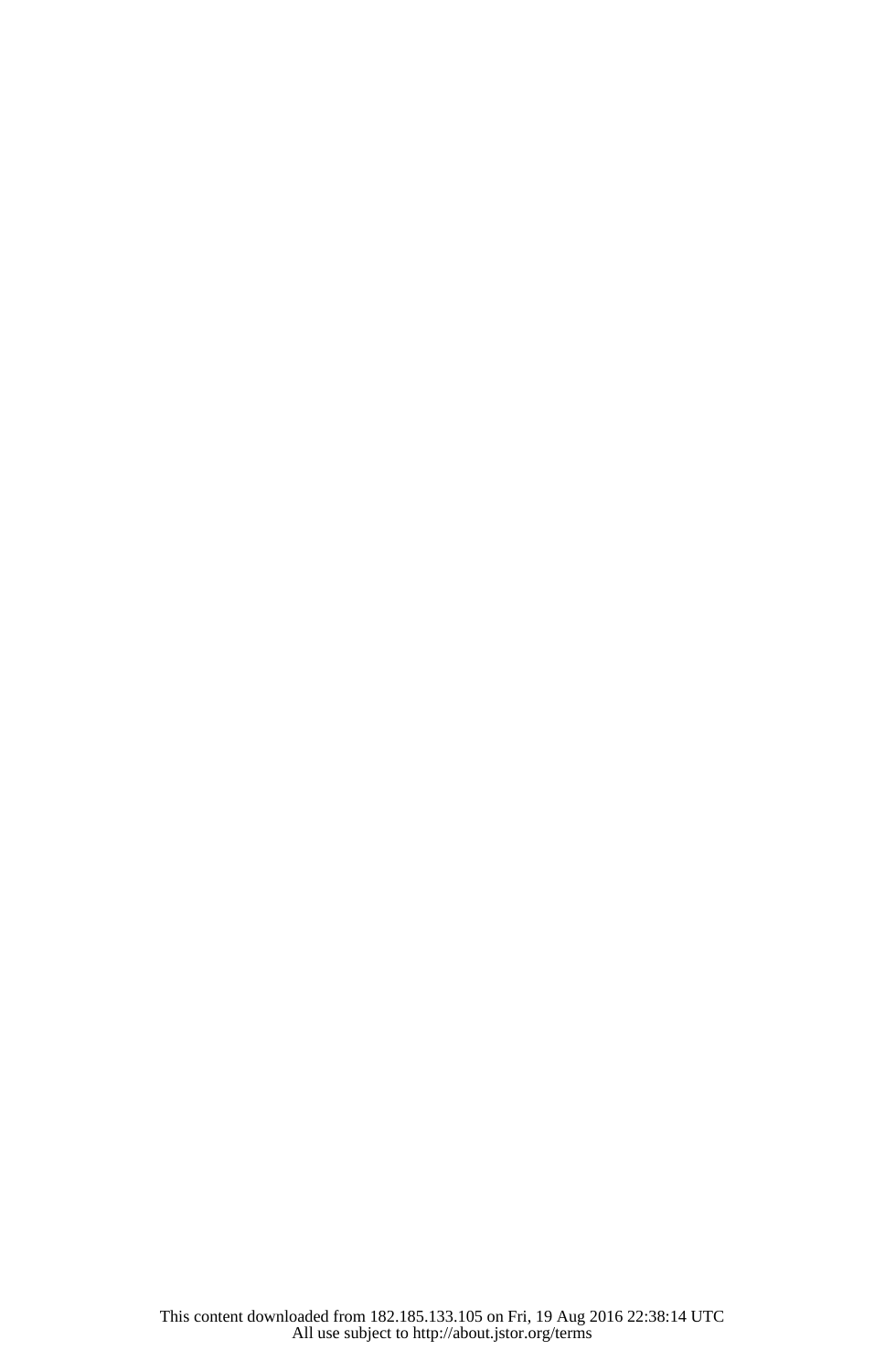# **Contents**

**Articles**

## Ethnographies of trauma and migrant emotions: 1 South Asian visual narratives of war and displacement *Annamaria Motrescu-Mayes* Tears on silk: Cross-cultural emotional performances among 18 Japanese-born Christians in seventeenth-century Batavia *Susan Broomhall* Uncivilized emotions: Romantic images and marginalisation of the 43 *Gitanos*/Spanish gypsies *María Sierra* The politics of emotions: The Dalit and lower castes in Uttar Pradesh 65 *Sujoy Dutta* **Review Article** Instrumental music: Studies in the sociological significance 80 of the classical and the folk *Samina Choonara* **Book Reviews** Sinha, Manisha. The Slave's Cause: A History of Abolition. New Haven: 87 Yale University Press, 2016. Downes, Stephanie, Andrew Lynch, and Katrina O'Loughlin, eds. 89 *Emotions and War: Medieval to Romantic Literature*. Basingstoke, Hamshire: Palgrave Macmillan, 2015.